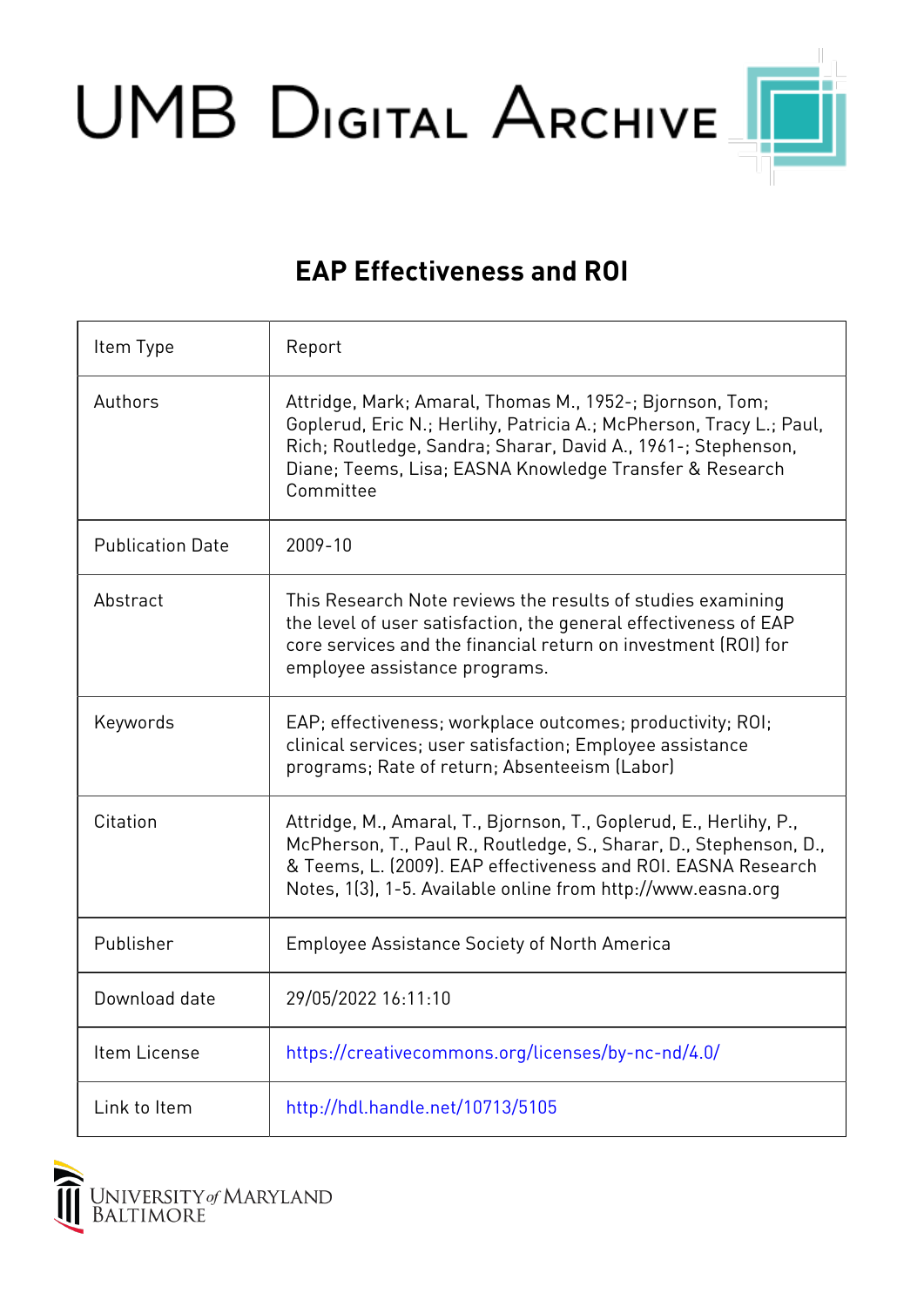# EAP Effectiveness and ROI

**\_\_\_\_\_\_\_\_\_\_\_\_\_\_\_\_\_\_\_\_\_\_\_\_\_\_\_\_\_\_\_\_\_\_\_\_\_\_\_\_\_\_\_\_\_\_\_\_\_\_\_\_\_\_\_\_\_\_\_\_\_\_\_\_\_\_\_\_\_\_\_\_\_\_\_\_\_\_\_\_\_\_\_\_\_\_\_\_\_\_\_\_\_\_\_\_\_\_\_\_\_\_\_\_\_\_\_\_\_\_\_\_\_\_\_\_\_\_\_\_\_\_\_\_\_\_\_**

**Mark Attridge, PhD, MA** Attridge Consulting, Inc.

**Tom Amaral, PhD** EAP Technology Systems Inc.

**Tom Bjornson** Claremont Behavioral Services

**Eric Goplerud, PhD** George Washington University **Patricia Herlihy, PhD, RN** Rocky Mountain Research

**Tracy McPherson, PhD** George Washington University

**Rich Paul, ACSW, CEAP** Value Options

**Sandra Routledge, RN** Watson Wyatt Worldwide **Dave Sharar, PhD** Chestnut Global Partners

**Diane Stephenson, PhD, CEAP** Federal Occupational Health

**Lisa Teems, DMin, LCSW, CEAP** Federal Occupational Health

*& Members of EASNA's Knowledge Transfer and Research Committee*

This research note contains material from EASNA's publication, *Selecting and Strengthening Employee Assistance Programs: A Purchaser's Guide.* Copyright ©2009 Employee Assistance Society of North America (EASNA). The Purchaser's Guide is available at no cost from EASNA. Contact at: Phone: (703) 416-0060 Website: www.easna.org Address: 2001 Jefferson Davis Highway, Suite 1004, Arlington, VA 22202

**\_\_\_\_\_\_\_\_\_\_\_\_\_\_\_\_\_\_\_\_\_\_\_\_\_\_\_\_\_\_\_\_\_\_\_\_\_\_\_\_\_\_\_\_\_\_\_\_\_\_\_\_\_\_\_\_\_\_\_\_\_\_\_\_\_\_\_\_\_\_\_\_\_\_\_\_\_\_\_\_\_\_\_\_\_\_\_\_\_\_\_\_\_\_\_\_\_\_\_\_\_\_\_\_\_\_\_\_\_\_\_\_\_\_\_\_\_\_\_\_\_\_\_\_\_\_\_**

**ABSTRACT.** *This Research Note reviews the results of studies examining the level of user satisfaction, the general effectiveness of EAP core services and the financial return on investment (ROI) for employee assistance programs.*

*What Are EAPs?* Employee Assistance Programs (EAPs) are employer-sponsored programs designed to alleviate and assist in eliminating a variety of workplace problems. EAPs typically provide screening, assessments, brief interventions, referrals to other services and case management with longitudinal followup for mental health concerns and substance abuse problems. The source of these employee problems can be either personal or work-related. Those who work for EAPs come from many different professions including social workers, psychologists, counselors, substance abuse specialists, occupational nurses, and others. In Canada, the services are called Employee and Family Assistance Programs (EFAPs).

## **How Effective Are EAPs?**

EAPs typically measure user satisfaction with their program services and most find it to be very high. 1,2 For example, one national study used an independent firm and random sampling techniques to conduct follow-up interviews of over 1,300 cases and it found

that 95 percent of EAP users reported being satisfied with the service. 3

The outcomes for individual users of EAP clinical services typically are found in the areas of clinical symptom relief and work performance improvement.<sup>4,5,6,7</sup> Dozens of applied research studies show that EAP services can produce positive clinical change, improvements in employee absenteeism, productivity and turnover, and savings in medical, disability or workers' compensation claims.<sup>8,9</sup>

Often the largest area of financial savings associated with EAP use comes from improved employee productivity (reduced "presenteeism") and reduced work absence.<sup>10</sup> Some examples of employee work performance outcomes after EAP use include:

57% of cases had improvement in ability to work productively after use of the EAP. 11

50% of cases had improved absence and/or productivity at work. 6

64% of cases with work issues as primary problem had improvement after EAP use; and 46% of all types of cases had improved work productivity.<sup>12</sup>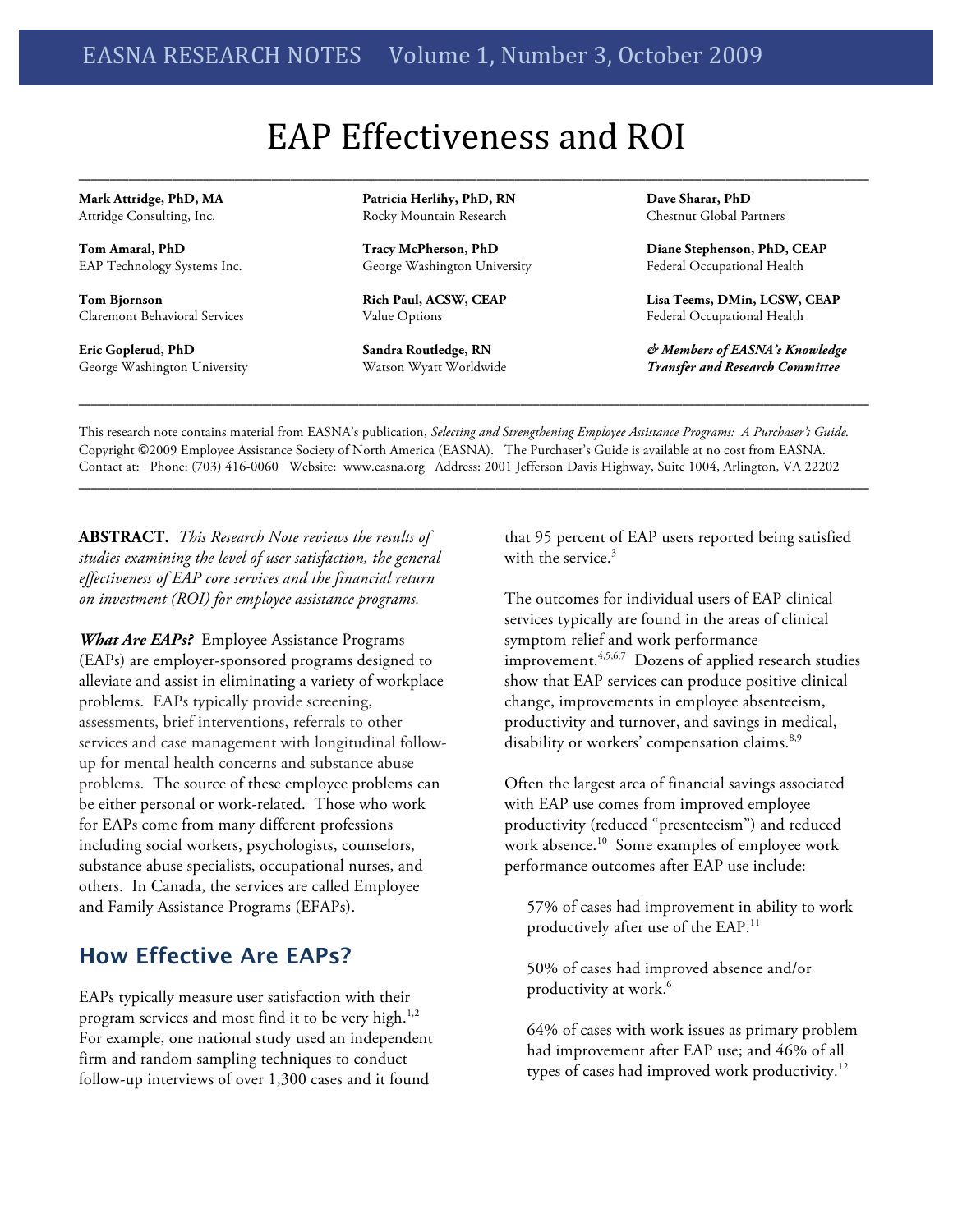Number of "work cut-back" days in past 30 days was reduced from 8.0 to 3.4 days after EAP use.<sup>13</sup>

### **What's the ROI for EAPs?**

To purchase an EAP often includes justifying the cost of the service to those in charge of the budget at an organization. This is a question of whether or not the EAP provides enough business value to cover the cost of purchasing the service. In other words, is the financial return on investment (ROI) a positive ratio?

**The Cost of EAP**. For perspective, the fees charged for EAPs in the last decade have mostly been in the range of \$12 to \$40 per employee per year and have remained fairly stable during this period despite large increases in other areas of employee health care benefits spending by employers. <sup>14</sup> Costs are based on anticipated and actual utilization of the program and such usage varies by industry, by size of employer, and by program model. In Canada, fees for EAPs are generally higher and also vary more across providers.

The most recent and most comprehensive national study (over 3,000 employers of all sizes were surveyed) found that US companies paid an average total health benefit of \$7,983 per employee. 15 When compared to this cost, the cost for an EAP represents less than a third of one percent of the total employee health care benefit spent at most companies. Thus, EAPs are one of the smallest areas of all employee benefits costs. And because of this fact, they also are potentially more costeffective as well, given the relatively small amount of return that is needed to exceed the company investment in EAP services.

**The ROI for EAP.** Most researchers and industry experts now believe that there is enough solid evidence from high-quality research studies to "make the business case" for providing greater access to mental health services in general and to workplace-based services in particular.<sup>16,17,18,19,20,21,22,23,24</sup> This general conclusion is supported specifically for EAPs by many case studies of outcomes (i.e., absence, productivity, health care costs, disability) associated with EAP use at companies such as Abbott Laboratories, America On Line (AOL), Campbell Soup, Chevron, Crestar Bank, Detroit Edison, DuPont, Los Angeles City Department of Water & Power, Marsh & McLennan, McDonnell Douglas, NCR Corp, New York Telephone, Orange County (Florida), Southern California Edison, the US Postal Service, and the US Federal Government.<sup>9,25</sup> The typical analysis produces an ROI of between \$3 and \$10 dollars in return for every \$1 dollar invested in the EA program.2,10,26,27 The ROI for EAPs is

**A Caveat**. These studies of EAP outcomes and ROI analysis are not without their critics, who point out the lack of controlled experimental research designs and standardized metrics.<sup>12,31,32,33</sup> However, few studies in the entire field of worksite health promotion have used true experimental research designs. 30,34,35 In addition, the sheer number of outcome studies on EAPs (over 80 by one count)<sup>53</sup> with mostly consistent findings suggests that real outcomes and ROI are occurring for organizations with EA services. What is a legitimate concern is that more research needs to be done on determining which kinds of EAP practices and programs contribute most to outcomes and ROI.

consistent with other kinds of worksite healthpromotion and wellness programs. 28,29,30

### **Conclusion**

Research studies consistently show that EAPs provide high levels of user satisfaction, significant clinical symptom relief for many cases, substantial improvements in work productivity for most cases and reductions in absenteeism for some cases. The research evidence for a positive ROI is also found in many case studies of specific organizations, applied scientific studies and current vendor reporting processes.

In review, most organizations with an effective EAP can experience the following benefits to their business:

- More productive employees
- Less absence among employees
- Reduced overall health care claims costs
- Reduced disability claims costs
- Better job climate and organizational morale
- More engaged employees and supervisors
- Less inter-group conflicts and team problems
- Better preparedness for critical events
- Less turnover of employees
- Greater ability to attract new employees

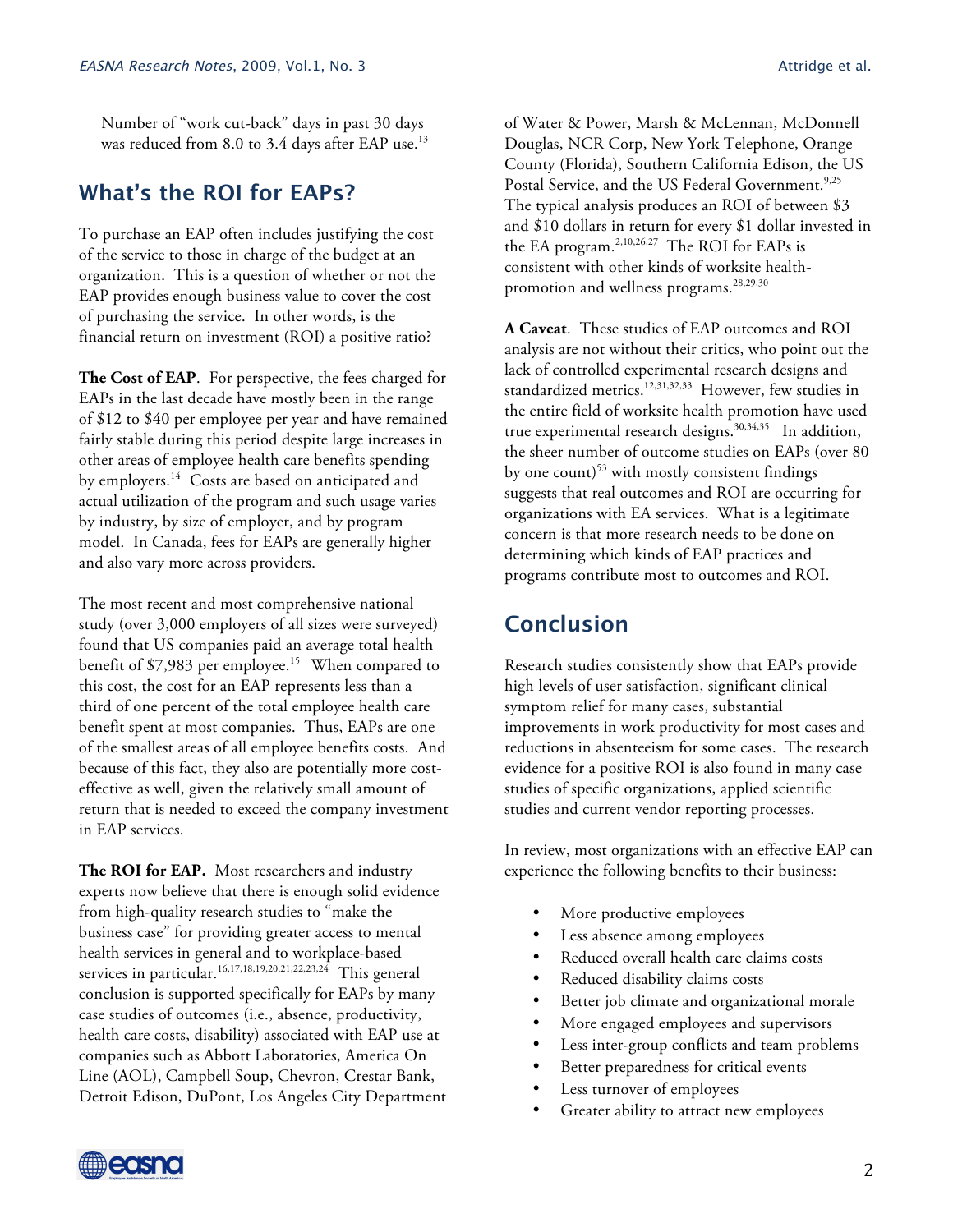#### **Research Highlight: EAP Workplace Outcomes**

The EAP for the Federal Occupational Health program supports federal government agencies in the United States. It did a study of EAP outcomes based on almost 60,000 clients that examined the extent of client improvement in workplace performance and overall health and functioning. Data were collected over a three-year period using a standardized procedure involving the use of validated self-report instruments and counselor-assessed measures. The results showed that the number of employees who reported having "quite a bit" of difficulty performing their work was reduced from 15% to 5% of all EAP cases. There also was a significant reduction in absenteeism and tardiness. Before beginning use of the EAP, clients reported an average of 2.37 days of unscheduled absences or tardy days in the prior 30 day period, but after completing their use of the EAP sessions, this average was reduced to 0.91 days. The clients' perception of their own health status also increased significantly after using the EAP, even though the EAP did not directly address physical health issues. This study provides evidence for the positive impact of EAPs on employee work productivity, absence and overall health.

SOURCE: Selvik et al (2004).<sup>36</sup>

#### **References**

[1] Dersch, C. A., Shumway, S. T., Harris, S. M., & Arredondo, R. (2002). A new comprehensive measure of EAP satisfaction: A factor analysis. *Employee Assistance Quarterly, 17*(3), 55-60.

[2] Philips, S. B. (2004). Client satisfaction with university employee assistance program. *Journal of Workplace Behavioral Health, 19*(4), 59-70.

[3] Attridge, M. (2003, November). *Optum EAP client satisfaction and outcomes survey study 2002.* Paper presented at the annual conference of the Employee Assistance Professionals Association, New Orleans, LA.

[4] Csiernik, R. (2004). A review of EAP evaluation in the 1990s. *Employee Assistance Quarterly, 19*(4), 21-37.

[5] Harris, S. M., Adams, M., Hill, L., Morgan, M., & Soliz, C. (2002). Beyond customer satisfaction: A randomized

#### **Research Highlight: EAP and Disability**

A study from The Hartford Group (2007) shows that employers with EAP services had better outcomes for short-term disability (STD) claims. The study examined all companies in the Hartford book of business and compared the two companies with the highest levels of overall EAP use (about 11% annual EAP use rate) with companies that did not have any EAP. The results showed that disability claims for psychiatric concerns were 17 days shorter at the high-use EAP companies than at the non-EAP companies (56 days vs. 73). Similar findings were found for differences in shorter duration periods for musculoskeletal claims (55 days vs. 68) and cancer claims (45 days vs. 64). Another analysis compared the percentage of employees who returned to work after being on an STD leave. The employees who had used the EAP were about twice as likely to return to the workforce compared to employees who did not use the EAP (33% returned vs. 16%). The same study showed significant cost savings associated with disability claims: Only 2% of employees using the EAP had a disability claim that converted to long-term disability (LTD) benefits, whereas 9% of those who did not use an EAP had gone on to use LTD benefits.

SOURCE: The Hartford Group (2007).<sup>37</sup>

EAP outcome study. *Employee Assistance Quarterly, 17*(4), 53-61.

[6] Harlow, K. C. (2006). The effectiveness of a problem resolution and brief counseling EAP intervention. *Journal of Workplace Behavioral Health, 22*(1), 1-12.

[7] McLeod, J., & McLeod, J. (2001). How effective is workplace counseling? A review of the research literature. *Counseling Psychotherapy Research, 1*(3), 184-191.

[8] Attridge, M., & Amaral, T. M. (2002, October). *Making the business case for EAPs with the Core Technology.* Presented at the annual conference of the Employee Assistance Professionals Association, Boston, MA.

[9] Yandrick, R. M. (1992). Taking inventory: Process and outcome studies*. EAPA Exchange*, July, 22-35.

[10] Hargrave, G. E., Hiatt, D., Alexander, R., & Shaffer, I. A. (2008). EAP treatment impact on presenteeism and

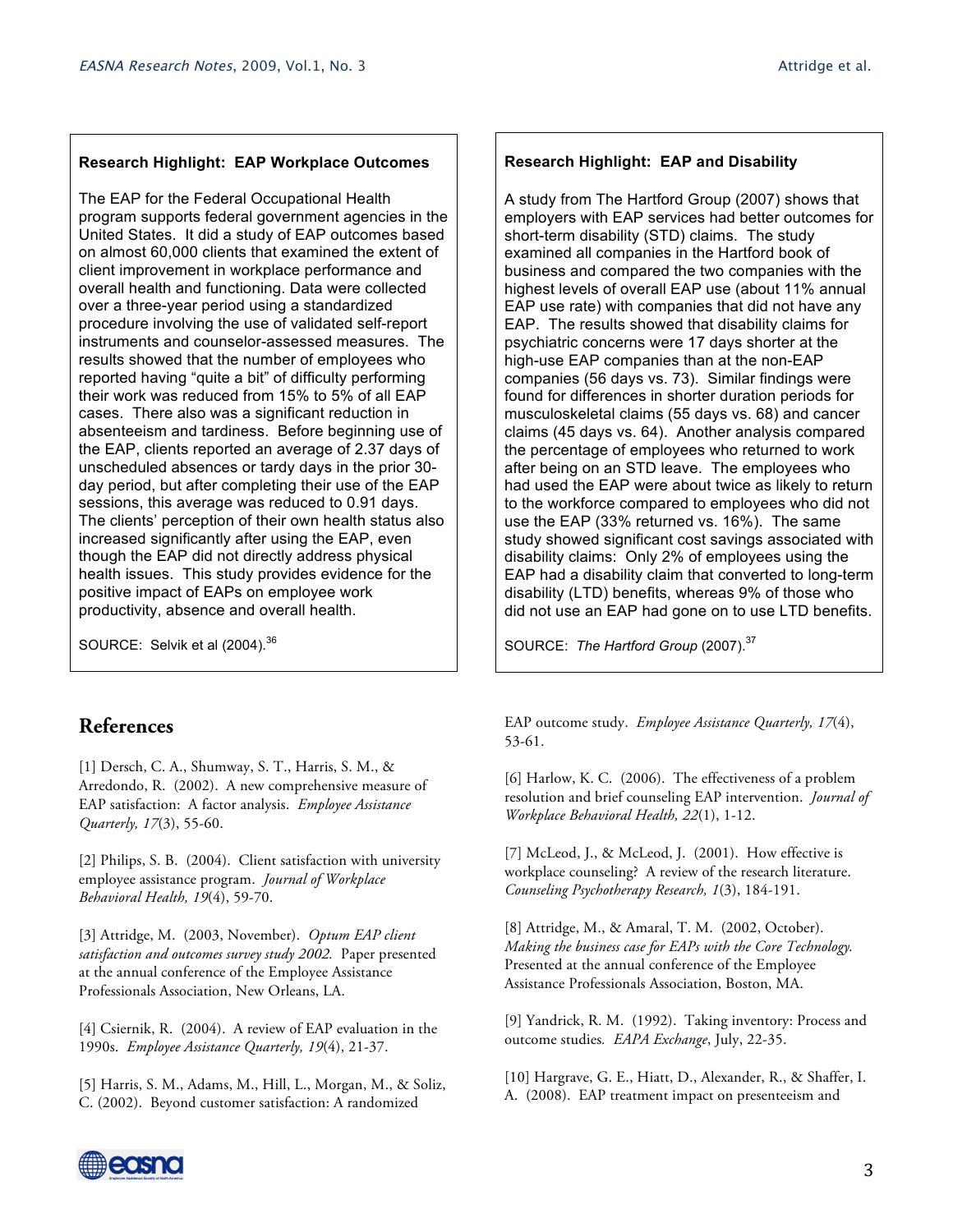absenteeism: Implications for return on investment. *Journal of Workplace Behavioral Health, 23*(3), 283-293.

[11] Attridge, M. (2003, March). *EAP impact on work, stress and health: National data 1999-2002.* Presented at the biannual conference of the Work, Stress and Health Conference – APA/NIOSH, Toronto, ON, Canada.

[12] Amaral, T. M. (2008, April). *Global benchmarking and EAP best practices*. Presented at the annual institute of the Employee Assistance Society of North America, Vancouver, BC, Canada.

[13] Baker, E. (2007, October). *Measuring the impact of EAP on absenteeism and presenteeism.* Presented at the annual conference of the Employee Assistance Professionals Association, San Diego, CA.

[14] Sharar, D. A., & Hertenstein, E. (2006). Perspectives on commodity pricing in employee assistance programs (EAPs): A survey of the EAP field. *WorldatWork*, First Quarter, 32-41.

[15] Mercer. (2008). *Mercer 2007 national survey of employer-sponsored health plans*. New York: Author.

[16] American Psychiatric Association - Partnership for Workplace Mental Health. (2006). *A mentally healthy workforce: It's good for business*. Washington, DC: Author.

[17] Finch, R. A. & Phillips, K. (2005). *An employer's guide to behavioral health services.* Center for Prevention and Health Services. Washington, DC: National Business Group on Health.

[18] Watson Wyatt Worldwide. (2007). *Mental health in the North American labour force: Literature review and research gap analysis.* Toronto, ON, Canada: Author. http://www.mentalhealthroundtable.ca/documents.html

[19] Collins, K. M. (1998). Cost/benefit analysis shows EAP's value to employer. *EAPA Exchange, 28*(12), 16-20.

[20] Attridge, M. (2008). *A quiet crisis: The business case for managing employee mental health*. Vancouver, BC: Human Solutions.

[21] Christie, J., & Harlow, K. (2007). Presenting the business case. *Journal of Employee Assistance*, 37(3), 21-23.

[22] Goetzel, R. Z., Ozminkowski, R. J., Sederer, L. I., & Mark, T. L. (2002). The business case for mental health services: Why employers should care about the mental

health and well being of their employees. *Journal of Occupational and Environmental Medicine, 44*(4), 320-330.

[23] Kessler, R. C., & Stang, P. E. (Eds.). (2006). *Health and work productivity: Making the business case for quality health care*. Chicago: University of Press.

[24] Langlieb, A. M., & Kahn, J. P. (2005). How much does quality mental health care profit employers? *Journal of Occupational and Environmental Medicine, 47*(11), 1099- 1109.

[25] Blum, T., & Roman, P. (1995). *Cost-effectiveness and preventive implications of employee assistance programs.* Rockville, MD: U.S. Department of Health and Human Services, Substance Abuse and Mental Health Services Administration, Center for Mental Health Services.

[26] Hargrave, G. E., & Hiatt, D. (2005). The EAP treatment of depressed employees: Implications for return on investment. *Journal of Employee Assistance and Workplace Behavioral Health, 18*(4), 39-49.

[27] Jorgensen, D. G. (2007). Demonstrating EAP value. *Journal of Employee Assistance*, 37(3), 24-26.

[28] Goetzel, R. Z. (2007, May). *What's the ROI for workplace health and productivity management programs?* Presented at the annual institute of the Employee Assistance Society of North America, Atlanta, GA.

[29] Goetzel, R., & Ozminkowski, R. (2008). The health and cost benefits of worksite health-promotion programs. *Annual Review of Public Health, 29*, 303-323.

[30] Pelletier, K. R. (2005). A review and analysis of the clinical and cost-effectiveness studies of comprehensive health promotion and disease management programs at the worksite: Update VI 2000–2004. *Journal of Occupational and Environmental Medicine,* 47, 1051–1058

[31] Courtois, P., Hajek, M., Kennish, R., Paul, R., Stockert, T., & Thompson, T. (2004). Performance measures in the employee assistance program. *Employee Assistance Quarterly*, *19*(3), 45-58.

[32] Pompe, J. C., & Sharar, D. 2008. Preparing for the challenges of research. *Journal of Employee Assistance, 38*(2), 7-9.

[33] Roman, P. M. (2007, May). *Underdeveloped workplace opportunities for employee assistance programs.* Presented at the annual institute of the Employee Assistance Society of North America, Atlanta, GA.